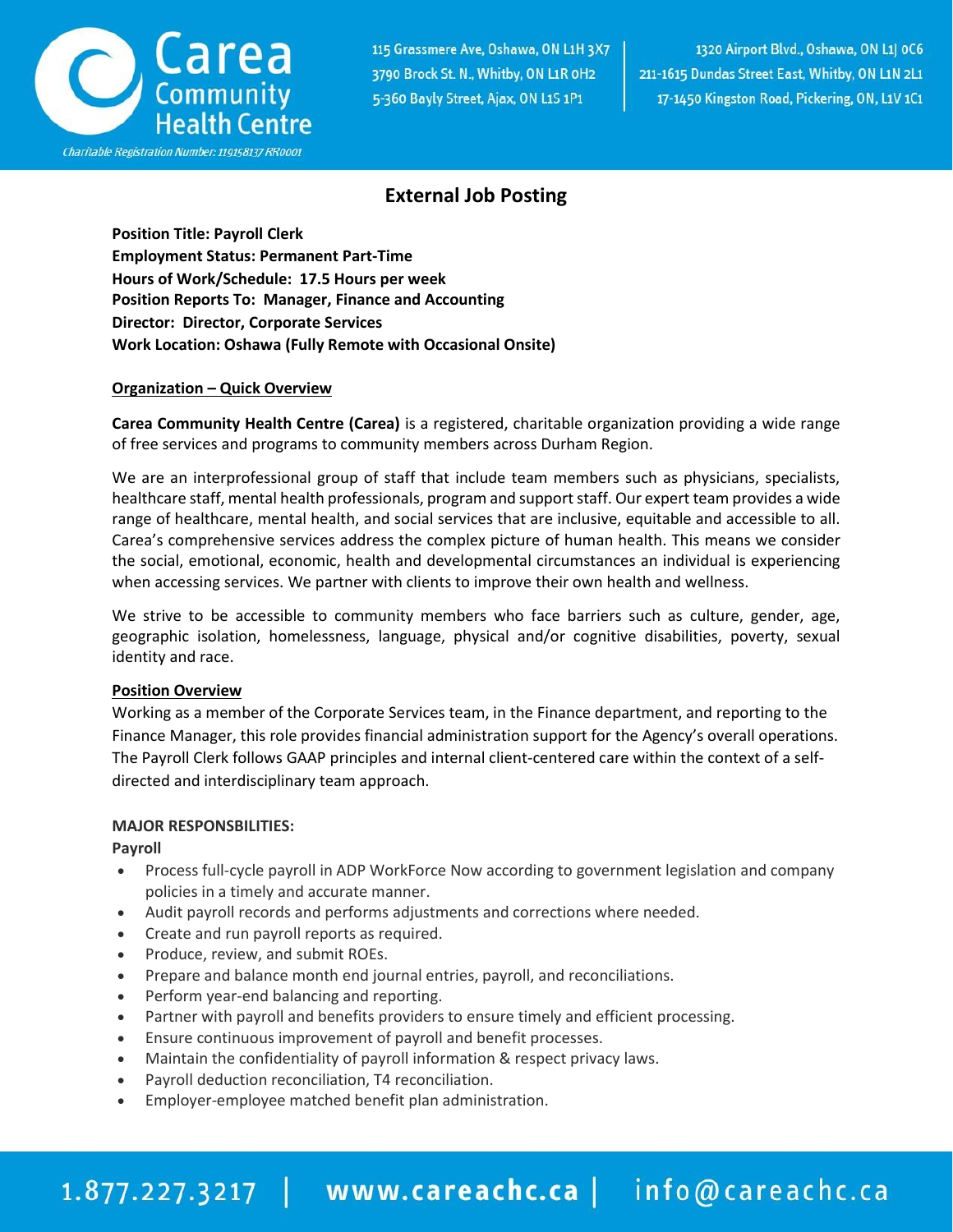

115 Grassmere Ave, Oshawa, ON L1H 3X7 3790 Brock St. N., Whitby, ON L1R 0H2 5-360 Bayly Street, Ajax, ON L1S 1P1

1320 Airport Blvd., Oshawa, ON L1| 0C6 211-1615 Dundas Street East, Whitby, ON L1N 2L1 17-1450 Kingston Road, Pickering, ON, L1V 1C1

• Other duties as required.

**Other duties within scope of duties include:**

- Analyze transaction information.
- Ensuring that all payments are made timely and in accordance with company policy
- Research, track and restore payroll problems or discrepancies and leave detail documentation.
- Resolving payment discrepancies and disputes on behalf of the company
- Contribute/participate in team-based duties as assigned, including contribution to operational and team effectiveness of the Corporate Services Team, and overall Workplace Success initiatives across the organization.
- Actively participate/partner on projects/committees, internal and external as applicable.
- Collaborate with the finance team members and other departments to maintain company financial health.
- Desire to learn, improve and to take on new responsibilities

#### **QUALIFICATIONS**

- Post-secondary education/training in related field from University or recognized College
- Pursuing CPA or recently qualified is preferred
- Knowledge of ADP Work Force Now an asset
- Relevant experience in the non-profit sector.
- 1-3 years of payroll experience in a small to medium sized organization is required
- Experience/knowledge of payroll legislation and regulations including ESA
- Proficient with Microsoft Office Suite (Word, Excel, PowerPoint, and Outlook)
- Ability to handle multiple requests and work in a fast-paced office environment
- Demonstrates a "can-do" attitude. Results-driven.
- Highly analytical and detail-oriented, with the ability to analyze and organize information
- Strong commitment to customer service
- Excellent time management, able to work under pressure and meet deadlines
- Ability to adhere to strict deadlines and set priorities as required
- Demonstrated ability to work independently
- Willingness to work as a team and maintain comradery in the department and organization

 **Full vaccination against COVID-19 is mandatory for this position (Carea CHC will however adhere to its duty to accommodate those who are unable to be fully vaccinated for a reason related to a human** 

**right protected ground).**